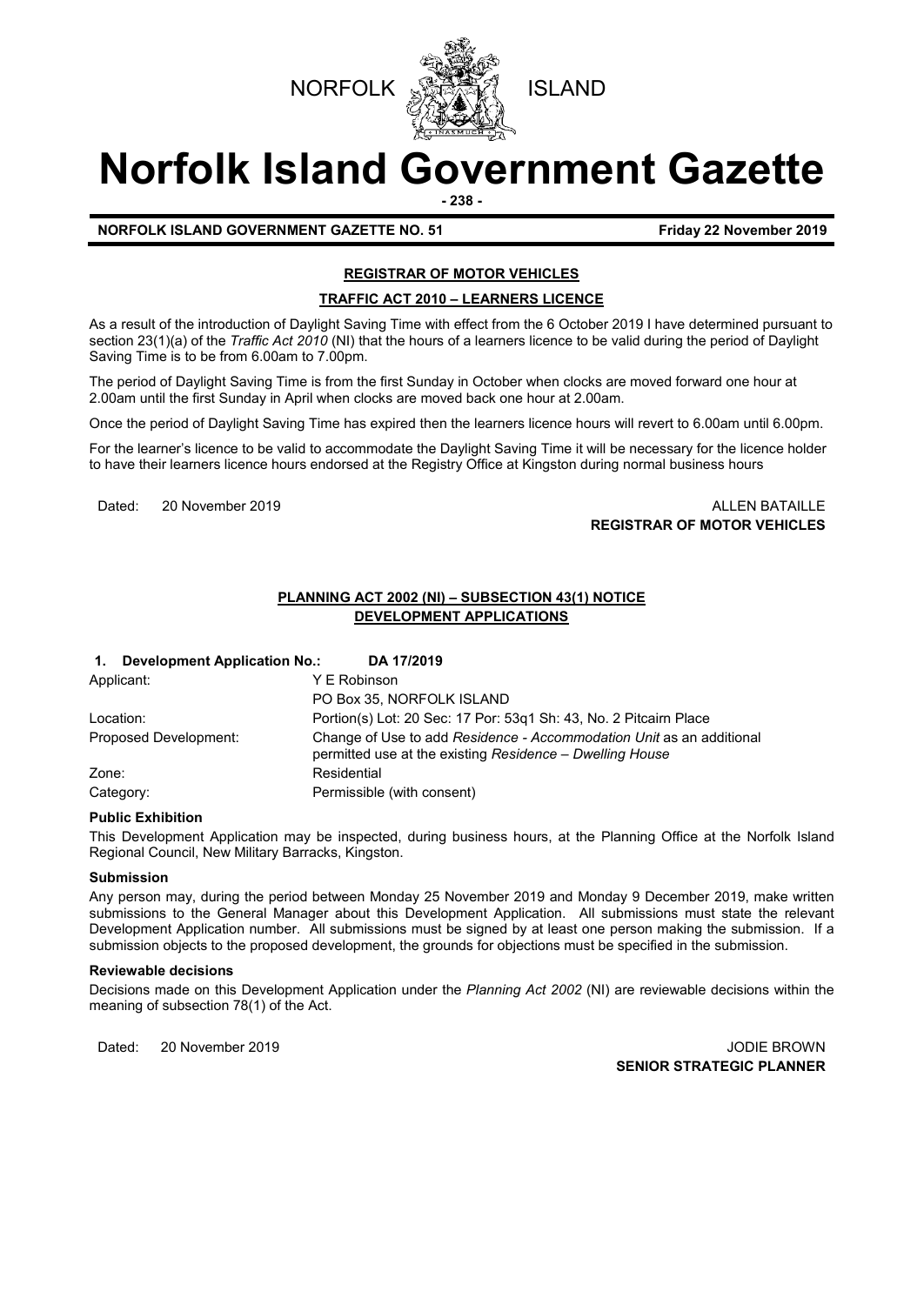### **TRAFFIC ACT 2010**

#### **TEMPORARY CLOSURE OF ROAD FOR CATTLESTOP MAINTENANCE WORKS**

### **PIER STREET – CORNER OF MILL ROAD AND PIER STREET**

I, Bruce Taylor, Acting Chief Executive Officer and Interim General Manager of the Norfolk Island Regional Council, under section 50 of the *Traffic Act 2010*(NI) **close** that part or parts of the road specified in Part 1 of the Schedule to all vehicular traffic (except any vehicle specified in Part 2 of the Schedule) for and during the period **8.00 am to 12.00 pm on Friday 13 December 2019** as necessary for public safety purposes and as I am of the opinion it is necessary or desirable to do so in order to carry out for **CATTLESTOP MAINTENANCE IN THE KAVHA AREA**.

#### **SCHEDULE**

**Part 1** – Part Road Closure: That part of Pier Street, corner of Mills Road and Pier Street, 50m before and after for the purpose of cleaning out the cattlestop as shown on the attached plan and map. The start and end of the road works site to be as officially signposted by the Council or as directed by Council workers at the works site or as directed by police from time to time during the period which from time to time may be a closure of all of the road or a closure of only a part of the road or a closure of one or more carriageways of Pier Street as needed for cattlestop maintenance works.

**Part 2** - Exempted classes of vehicles –

- a) Vehicles and plant authorised by the Interim General Manager of the Norfolk Island Regional Council or delegate thereof for delivery of goods or services;
- b) Council vehicles and plant involved on official business;
- c) Police, ambulance, fire services and emergency vehicles on official business;
- d) Vehicles authorised by OIC Police or delegate thereof.



Dated: 19 November 2019 BRUCE TAYLOR **ACTING CHIEF EXECUTIVE OFFICER**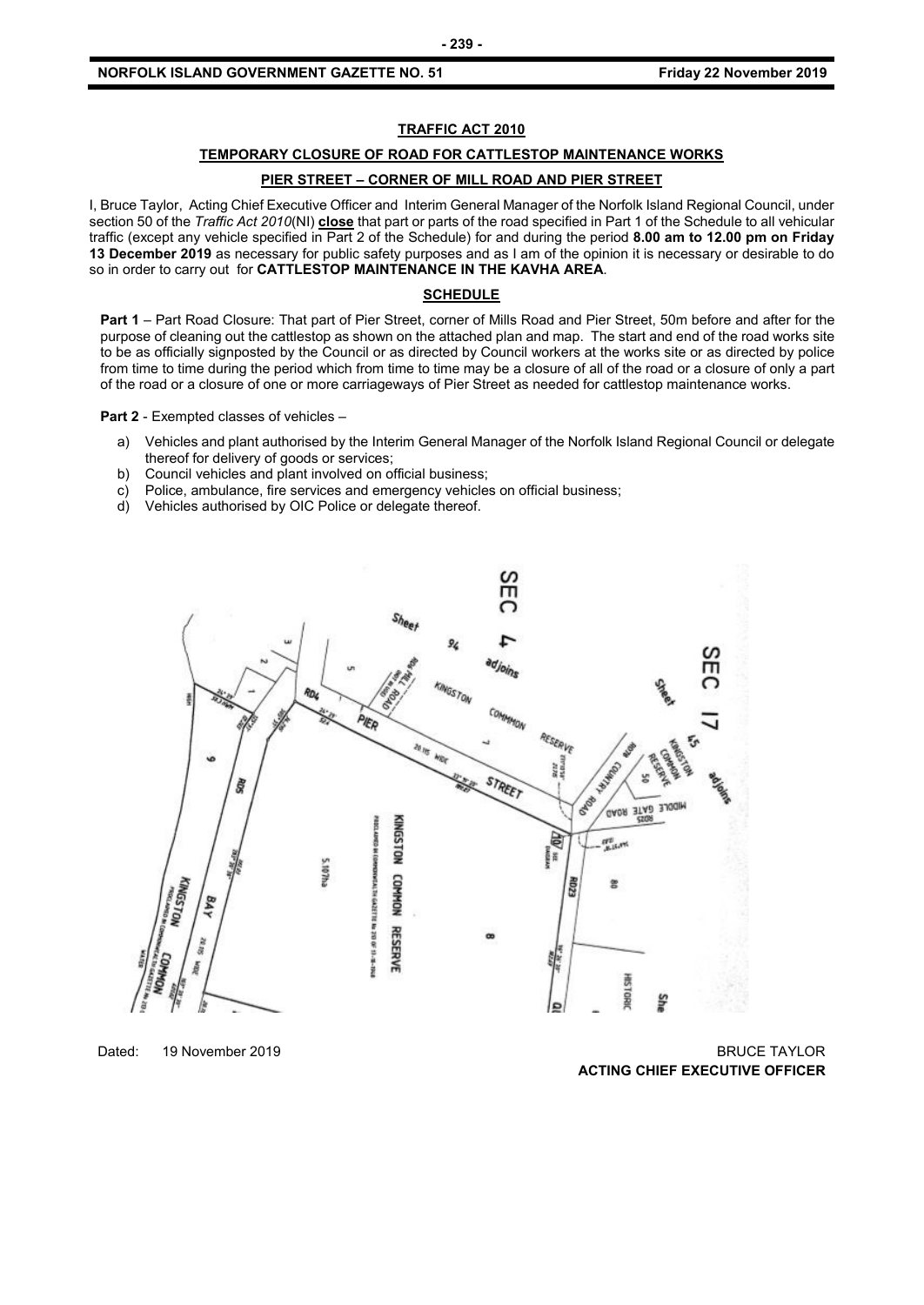## **TRAFFIC ACT 2010**

#### **TEMPORARY CLOSURE OF ROAD FOR ROAD WORKS**

# **CULVERT REPLACEMENTAND REPAIR**

# **NEW FARM ROAD – INTERSECTION OF FERNY LANE / NEW FARM ROAD**

I, Bruce Taylor, Acting Chief Executive Officer and Interim General Manager of the Norfolk Island Regional Council, under section 50 of the *Traffic Act 2010*(NI) **close** that part or parts of the road specified in Part 1 of the Schedule to all vehicular traffic (except any vehicle specified in Part 2 of the Schedule) for and during the period **8.00 am to 4.00 pm on and from Monday 11 November 2019 through to 11 February 2020** as necessary for public safety purposes and as I am of the opinion it is necessary or desirable to do so in order to carry out **CULVERT REPLACEMENT AND REPAIR**.

#### **SCHEDULE**

**Part 1** – Part Road Closure: That part of New Farm Road, 500m from the Intersection of Ferny Land and New Farm Road, for the purpose of culvert/pipe replacement and repair as shown on the attached plan and map. The start and end of the road works site to be as officially signposted by the Council or as directed by Council workers at the works site or as directed by police from time to time during the period which from time to time may be a closure of all of the road or a closure of only a part of the road or a closure of one or more carriageways of New Farm Road as needed for the culvert works.

**Part 2** - Exempted classes of vehicles –

- (a) Vehicles and plant authorised by the Interim General Manager of the Norfolk Island Regional Council or delegate thereof for delivery of goods or services;
- (b) Council vehicles and plant involved on official business;
- (c) Police, ambulance, fire services and emergency vehicles on official business;
- (d) Vehicles authorised by OIC Police or delegate thereof.



Dated: 4 November 2019 BRUCE TAYLOR **ACTING CHIEF EXECUTIVE OFFICER**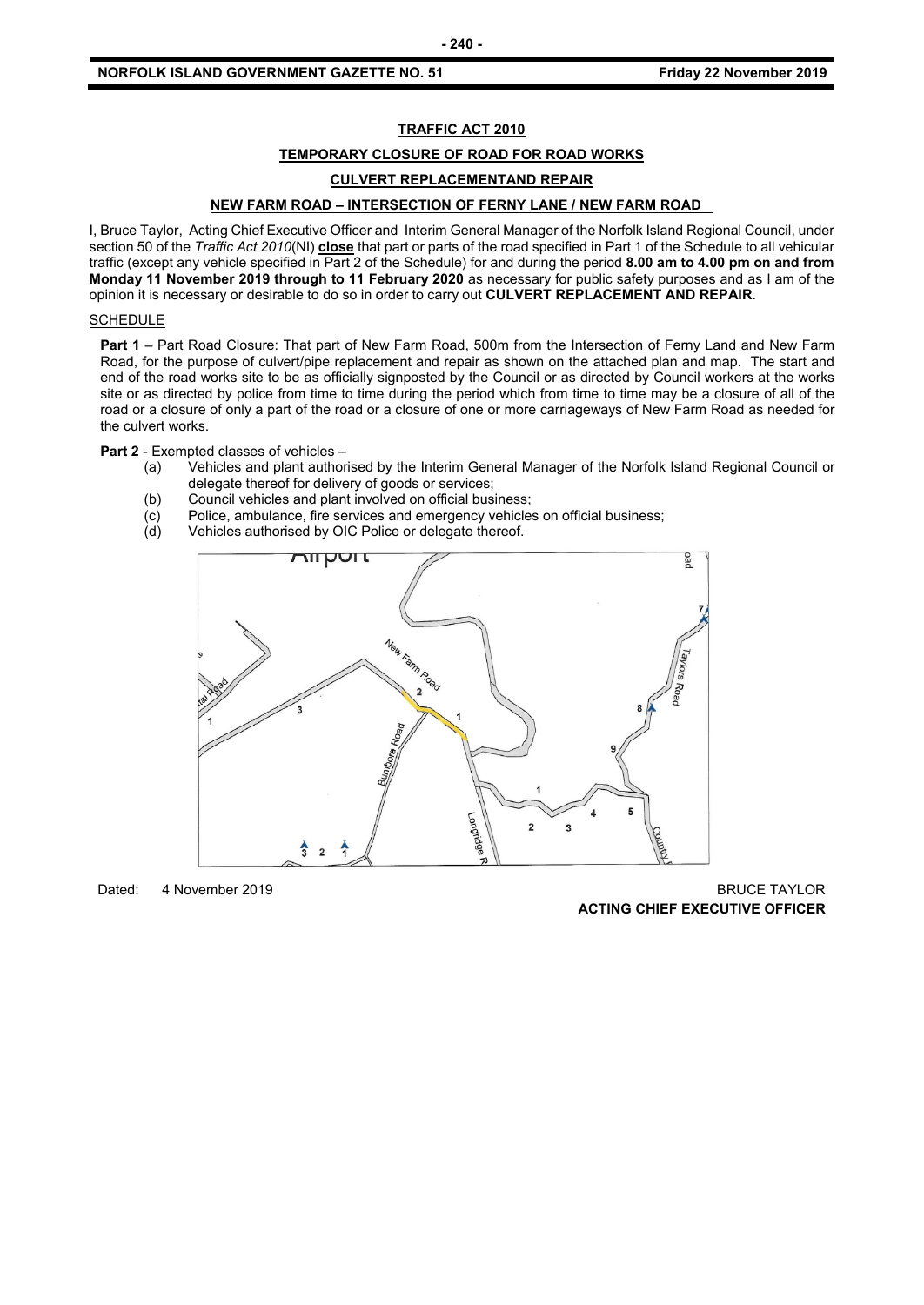#### **PLANNING ACT 2002 (NI) NOTICE OF DRAFT DEVELOPMENT CONTROL PLAN**

I, Eric Hutchinson, Administrator of Norfolk Island, and delegate of the Commonwealth Minister under clause 5 of, and item 1.78 of the Schedule to the *Minister's Norfolk Island Delegation Instrument 2017 (No. 2)*, give notice, under section 21 of the *Planning Act 2002* (NI), of a draft development control plan to provide in greater detail than shown in the Norfolk Island Plan 2002 (as amended) standards and guidelines for use or development within the Kingston and Arthur's Vale Historic Area (KAVHA).

#### **Land to which the draft development control plan applies**

The draft development control plan applies to all land within the KAVHA site as defined by the World Heritage Listing boundary, being the land described in the schedule to the instrument made by the Minister for the Environment and Water Resources on 2 May 2007, pursuant to the section 324JJ of the *Environment Protection and Biodiversity Conservation Act 1999*, placing the KAVHA site in the National Heritage List (*Special Gazette*, No. S141, 1 August 2007); and shown shaded green in the Map below.



#### **Aim and intent of the draft development control plan**

The aim and intent of the draft development control plan is:

- a. To provide detailed standards and guidelines for people preparing development applications for use and development within KAVHA
- b. To assist the Norfolk Island Regional Council and the Minister (or Minister's delegate) in their consideration and determination of development applications for use and development within KAVHA
- c. To ensure that use and development within KAVHA is undertaken in a manner that is sensitive to the site's unique environmental and cultural heritage.

#### **Public Exhibition**

In accordance with section 21 of the *Planning Act 2002*(NI) the draft development control plan and supporting documentation are available for inspection, during business hours, between Monday 28<sup>th</sup> October 2019 and Monday 25<sup>th</sup> November 2019 at:

- The Norfolk Island Regional Council Planning Office, New Military Barracks, Kingston
- The Norfolk Island Regional Council Customer Care Office, New Cascade Road Burnt Pine
- The Office of the Administrator, New Military Barracks, Kingston

#### **Submissions**

Any person may make written submissions to the General Manager, Norfolk Island Regional Council about this draft development control plan. All submissions must be received by **Monday 25th November 2019** and signed by at least one person making the submission. If a submission objects to the draft development control plan, the grounds for objections must be specified in the submission.

Dated: 18 October 2019 **ERIC HUTCHINSON** 

**ADMINISTRATOR**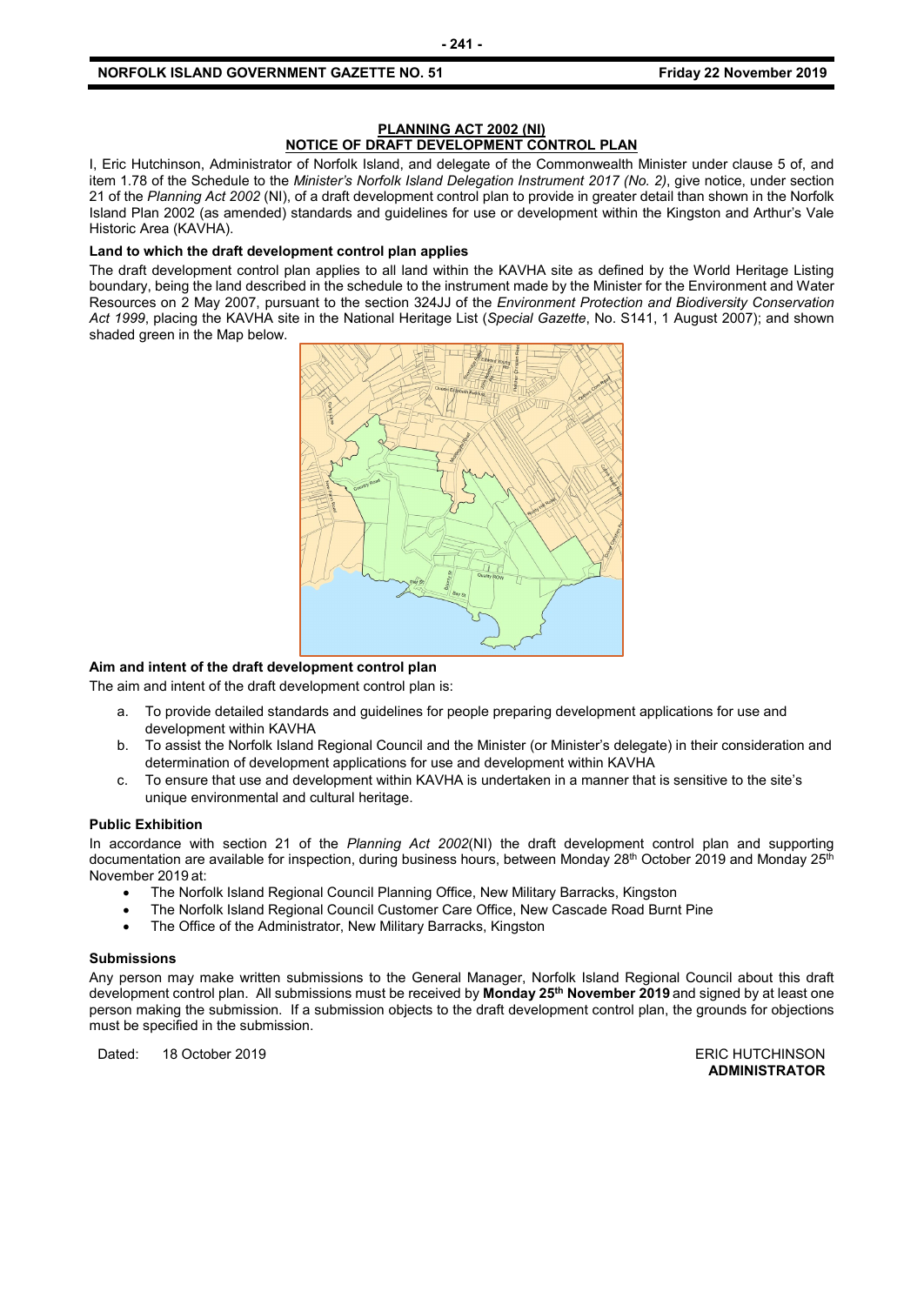# **TRAFFIC ACT 2010 (NI)**

## **TEMPORARY CLOSURE OF ROAD FOR ROAD WORKS: CULVERT/PIPE REPLACEMENT AND REPAIR CAPTAIN QUINTAL ROAD - INTERSECTION OF NEW FARM ROAD AND CAPTAIN QUINTAL ROAD**

I, Phillip Wilson, Acting Chief Executive Officer and Acting Interim General Manager of the Norfolk Island Regional Council, under section 50 of the *Traffic Act 2010* (NI), **close** that part or parts of the road specified in Part 1 of the Schedule to all vehicular traffic (except any vehicle specified in Part 2 of the Schedule) for and during the period **8.00 am to 4.00 pm on and from Tuesday 8 October to Friday 20 December 2019** as necessary for public safety purposes and as I am of the opinion it is necessary or desirable to do so in order to carry out culvert/pipe replacement and repair.

# **SCHEDULE**

**Part 1** – Part Road Closure: That part of Captain Quintal Road, from the Intersection of New Farm Road and Captain Quintal Road for the purpose of culvert/pipe replacement and repair as shown on the attached plan and map. The start and end of the road works site to be as officially signposted by the Council or as directed by Council workers at the works site or as directed by police from time to time during the period which from time to time may be a closure of all of the road or a closure of only a part of the road or a closure of one or more carriageways of Captain Quintal Road as needed for the culvert works.

**Part 2** - Exempted classes of vehicles –

- a) Vehicles and plant authorised by the Interim General Manager of the Norfolk Island Regional Council or delegate thereof for delivery of goods or services;
- b) Council vehicles and plant involved on official business;
- c) Police, ambulance, fire services and emergency vehicles on official business;
- d) Vehicles authorised by OIC Police or delegate thereof.



Dated: 1 October 2019 **PHILLIP WILSON ACTING CHIEF EXECUTIVE OFFICER**

#### **TRAFFIC ACT 2010 (NI) TEMPORARY CLOSURE OF ROAD FOR ROAD WORKS: CULVERT REPLACEMENT AND REPAIR CASCADE ROAD BETWEEN HARPERS ROAD AND YOUNGS ROAD**

I, Bruce Taylor, Acting Chief Executive Officer and Interim General Manager of the Norfolk Island Regional Council, under section 50 of the *Traffic Act 2010* (NI), **close** that part or parts of the road specified in Part 1 of the Schedule to all vehicular traffic (except any vehicle specified in Part 2 of the Schedule) for and during the period **7.00 am to 4.00 pm on and from Monday 30 September to Saturday 30 November 2019** as necessary for public safety purposes and as I am of the opinion it is necessary or desirable to do so in order to carry out culvert replacement and repair.

#### **SCHEDULE**

**Part 1** – Part Road Closure: That part of Cascade Road from Harpers Road along Cascade Road through to Youngs Road for the purpose of culvert replacement and repair as shown on the attached plan and map. The start and end of the road works site to be as officially signposted by the Council or as directed by Council workers at the works site or as directed by police from time to time during the period which from time to time may be a closure of all of the road or a closure of only a part of the road or a closure of one or more carriageways of Cascade Road as needed for the culvert works.

**Part 2** - Exempted classes of vehicles –

- a) Vehicles and plant authorised by the Interim General Manager of the Norfolk Island Regional Council or delegate thereof for delivery of goods or services;
- b) Council vehicles and plant involved on official business;
- c) Police, ambulance, fire services and emergency vehicles on official business;
- (d) Vehicles authorised by OIC Police or delegate thereof.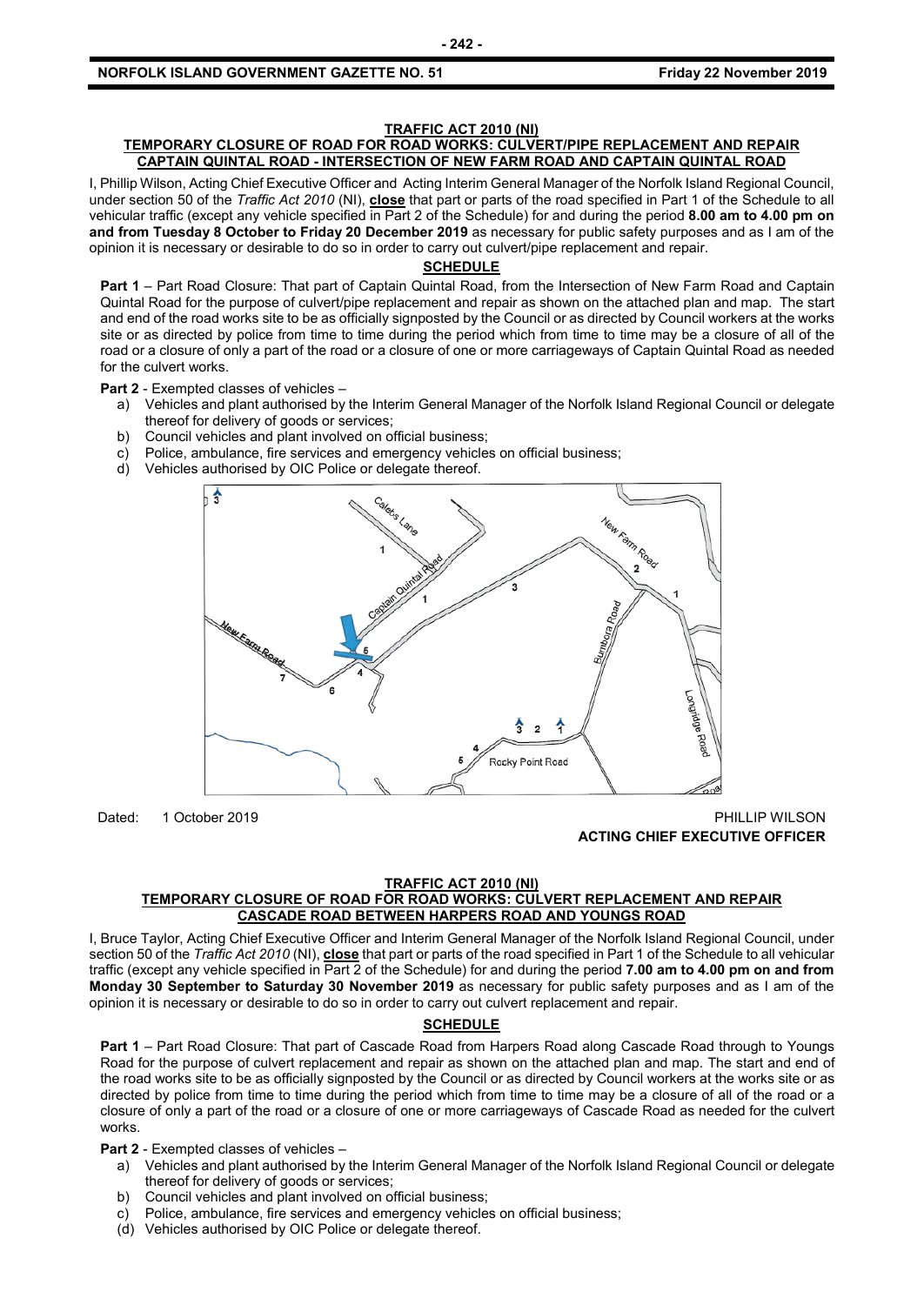

# Dated: 22 September 2019 BRUCE TAYLOR **ACTING CHIEF EXECUTIVE OFFICER**

#### **TRAFFIC ACT 2010 (NI) TEMPORARY CLOSURE OF ROAD: MOVEMENT OF WIDE AND HEAVY VEHICLES MARSHS ROAD FROM STOCKYARD ROAD TO BALL BAY**

I, Lotta Jackson, Chief Executive Officer and General Manager of the Norfolk Island Regional Council, under section 50 of the *Traffic Act 2010* (NI), temporarily close that part or parts of the road specified in Part 1 of the Schedule to all vehicular traffic (except any vehicle specified in Part 2 of the Schedule) **for a 24 hour period each day from 6:00am from Wednesday 9 October 2019 to 6:00am on Tuesday 31 March 2020** as I am of the opinion it is necessary or desirable to do so for public safety purposes and to enable Boral Resources QLD Pty Limited to receive and move vehicles, plant, equipment and materials from Ball Bay's temporary groyne involving the operation of wide and heavy vehicles and for related purposes.

#### **SCHEDULE**

- Part 1 Partial Road Closure: That part or parts of the roads comprising Marshs Road from Stockyard Road to Ball Bay.<br>Part 2 Exempted classes of vehicles: Exempted classes of vehicles:
	- (a) Vehicles and plant authorised by the General Manager of the Norfolk Island Regional Council or delegate thereof for delivery of goods or services;
	- (b) Council vehicles and plant involved on official business;
	- (c) Police, ambulance, fire services and emergency vehicles on official business;
	- (d) Vehicles authorised by OIC Police or delegate thereof;
	- (e) Fuel and Gas supply vehicles

Dated: 12 September 2019 LOTTA JACKSON

**CHIEF EXECUTIVE OFFICER**